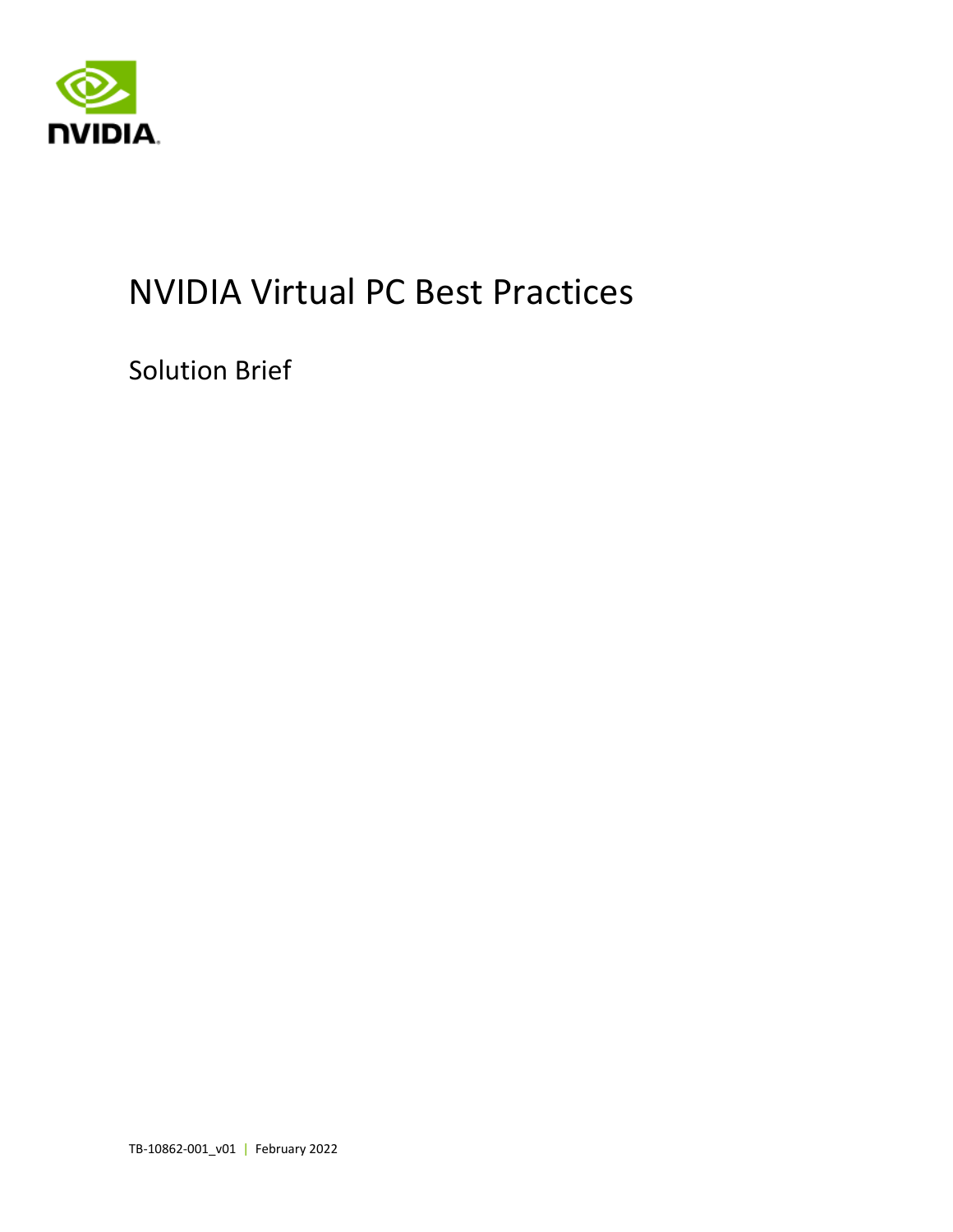#### Document History

#### TB-10862-001\_v01

| Version | Date              | <b>Authors</b> | Description of Change |
|---------|-------------------|----------------|-----------------------|
| 01      | February 16, 2022 | UD, JL         | Initial release       |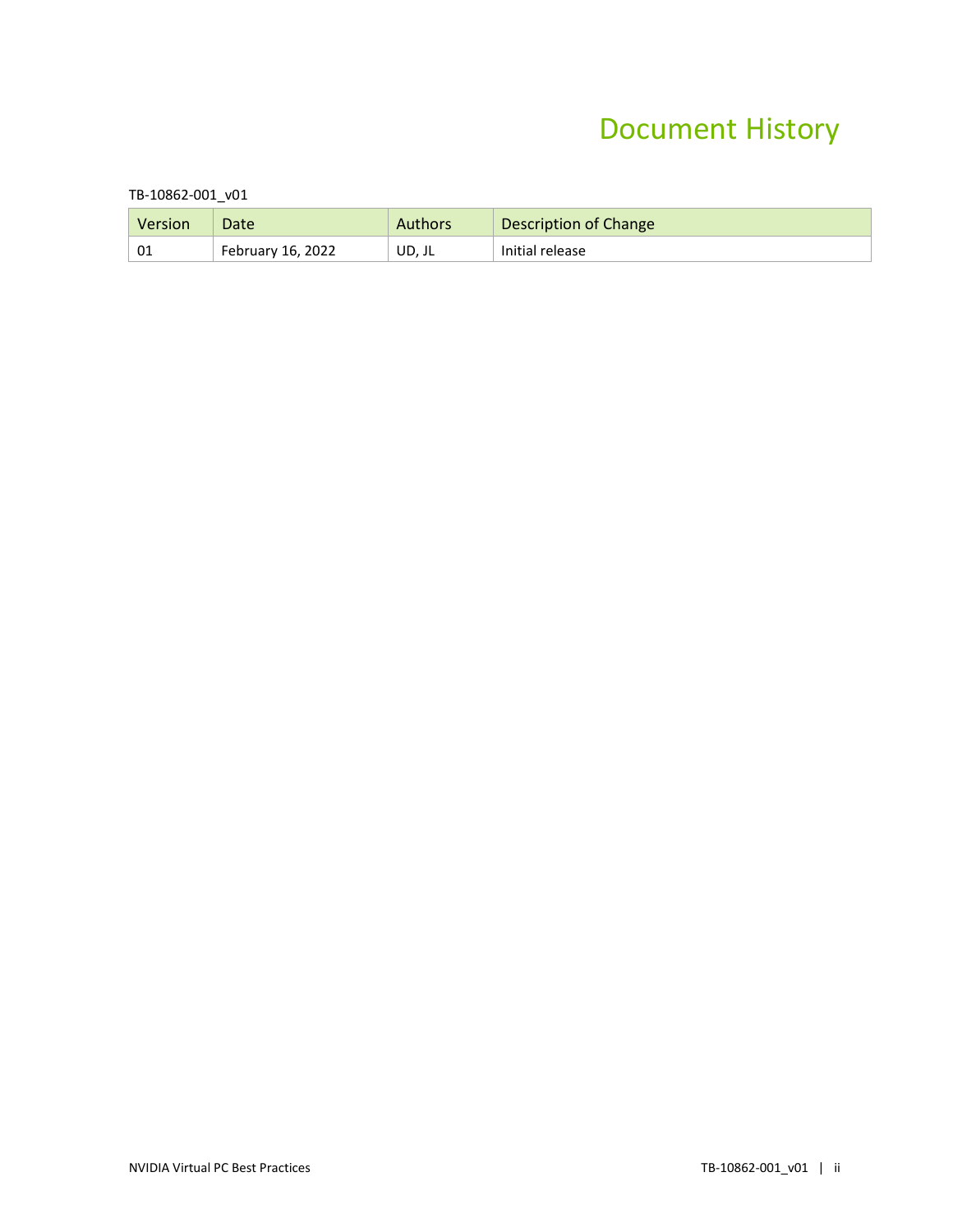### **Table of Contents**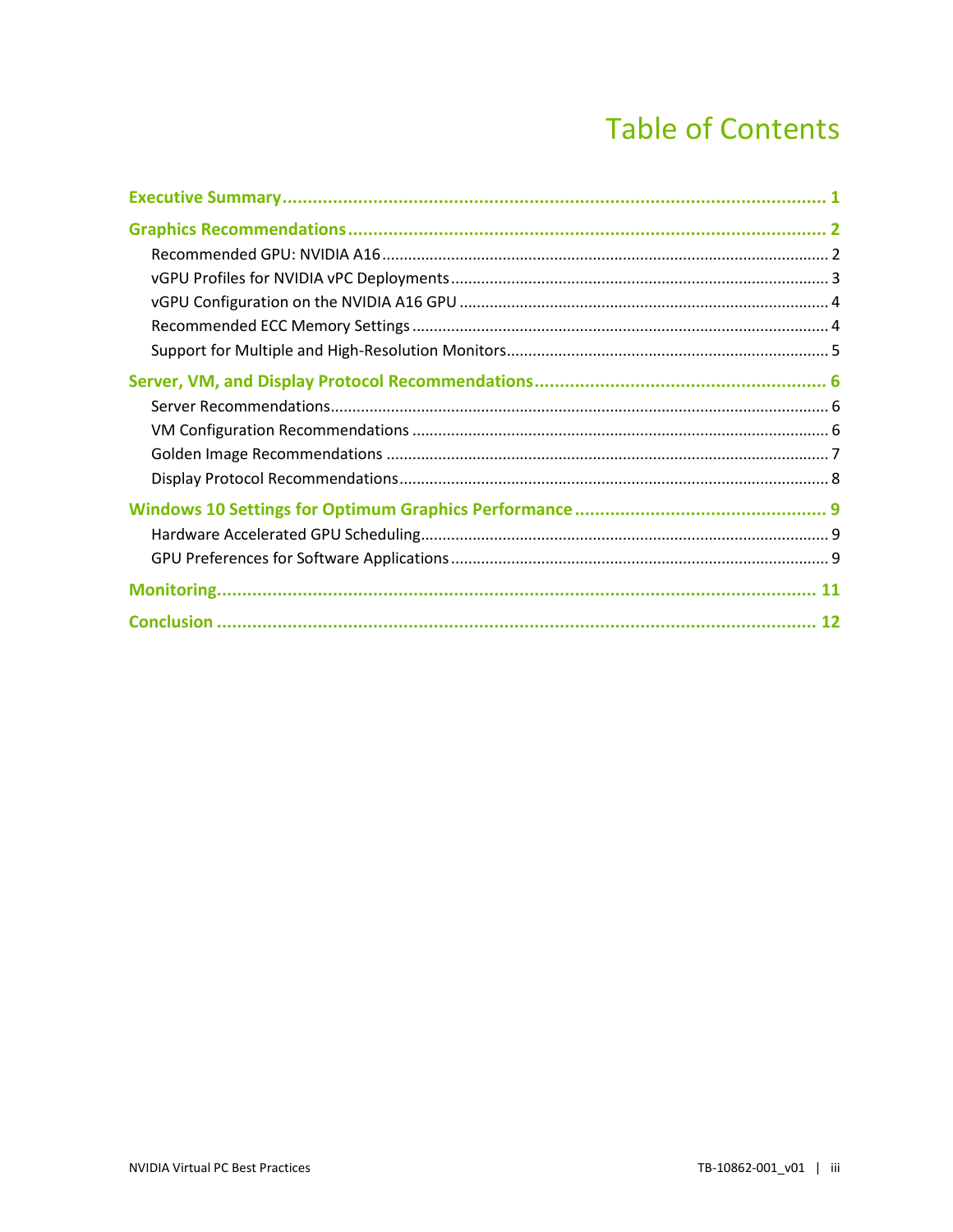### List of Tables

| Table 1 |  |
|---------|--|
| Table 2 |  |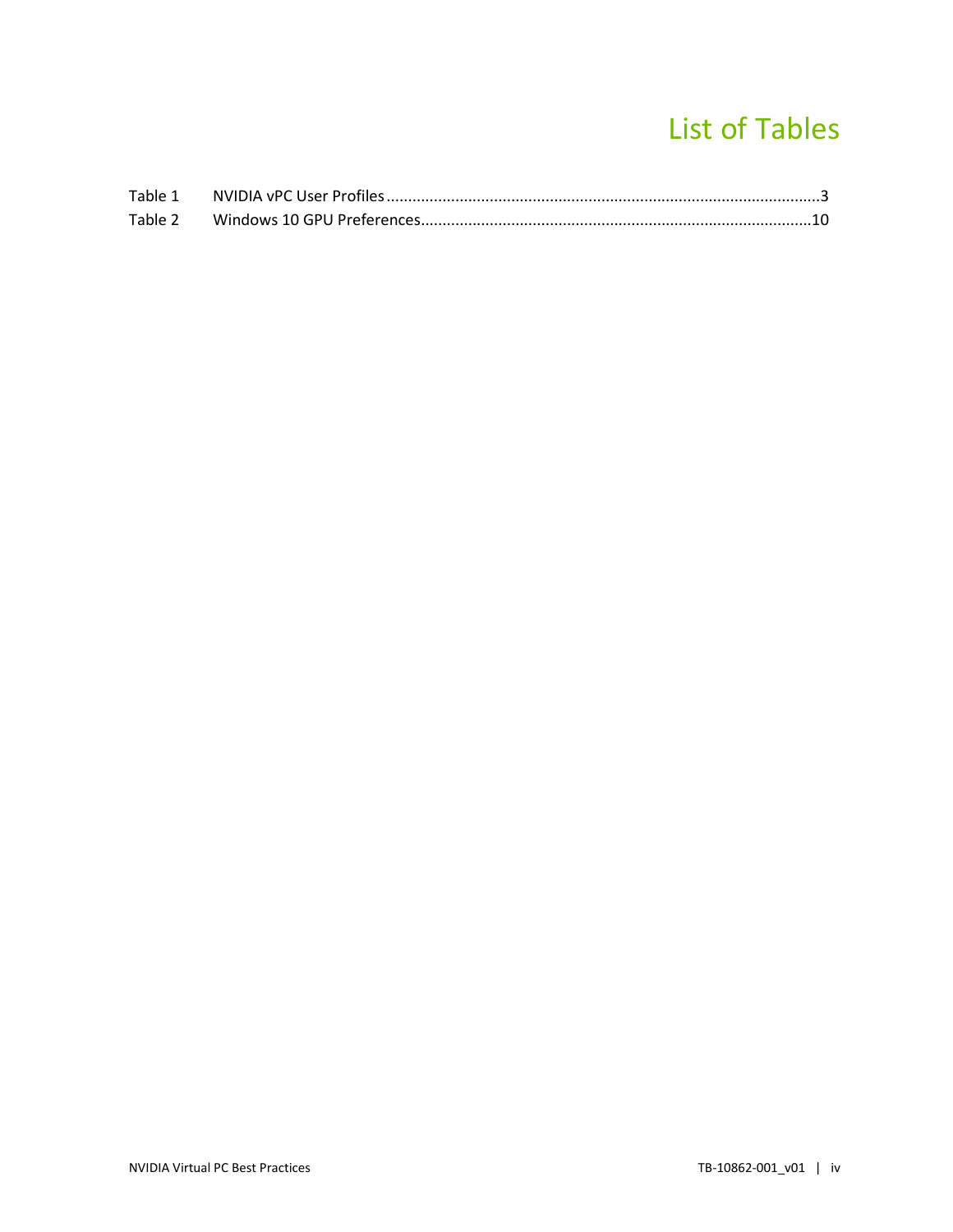## <span id="page-4-0"></span>Executive Summary

Having a reliable virtual desktop infrastructure (VDI) is essential to any user's virtualized experience. For NVIDIA Virtual PC (vPC), this means reliably built virtual machines that provide users a consistent experience with flexible desktops to perform their daily work.

The NVIDIA vGPU solution is the industry's most advanced technology for virtualizing GPU hardware acceleration. NVIDIA vPC improves virtual desktops for every user, with proven performance built on NVIDIA GPUs for exceptional productivity, security, and IT manageability. NVIDIA virtual GPU software divides NVIDIA GPU resources, enabling the GPU to be shared among multiple virtual machines running any application.

This best-practices guide provides considerations for sizing your VDI desktop (such as vCPU, and memory sizes), properly sizing a virtual GPU (vGPU) profile, and enabling hardware-based acceleration to provide a rich user experience. The goal of this guide is to answer frequently asked questions such as:

- What is the recommended NVIDIA GPU for my NVIDIA vPC VDI?
- ▶ What considerations should I make when evaluating NVIDIA virtual GPU (vGPU) profiles for my users' workloads?
- What VM configurations should I consider when designing and deploying NVIDIA vPC?

Understanding users' workloads and their related frame buffer requirements can help you determine the overall density requirements of your VDI desktop environment. Digital worker or knowledge worker use cases will vary per user depending on many factors, including:

- $\blacktriangleright$  Number and type of applications
- $\blacktriangleright$  File sizes
- $\triangleright$  Number of monitors and their resolutions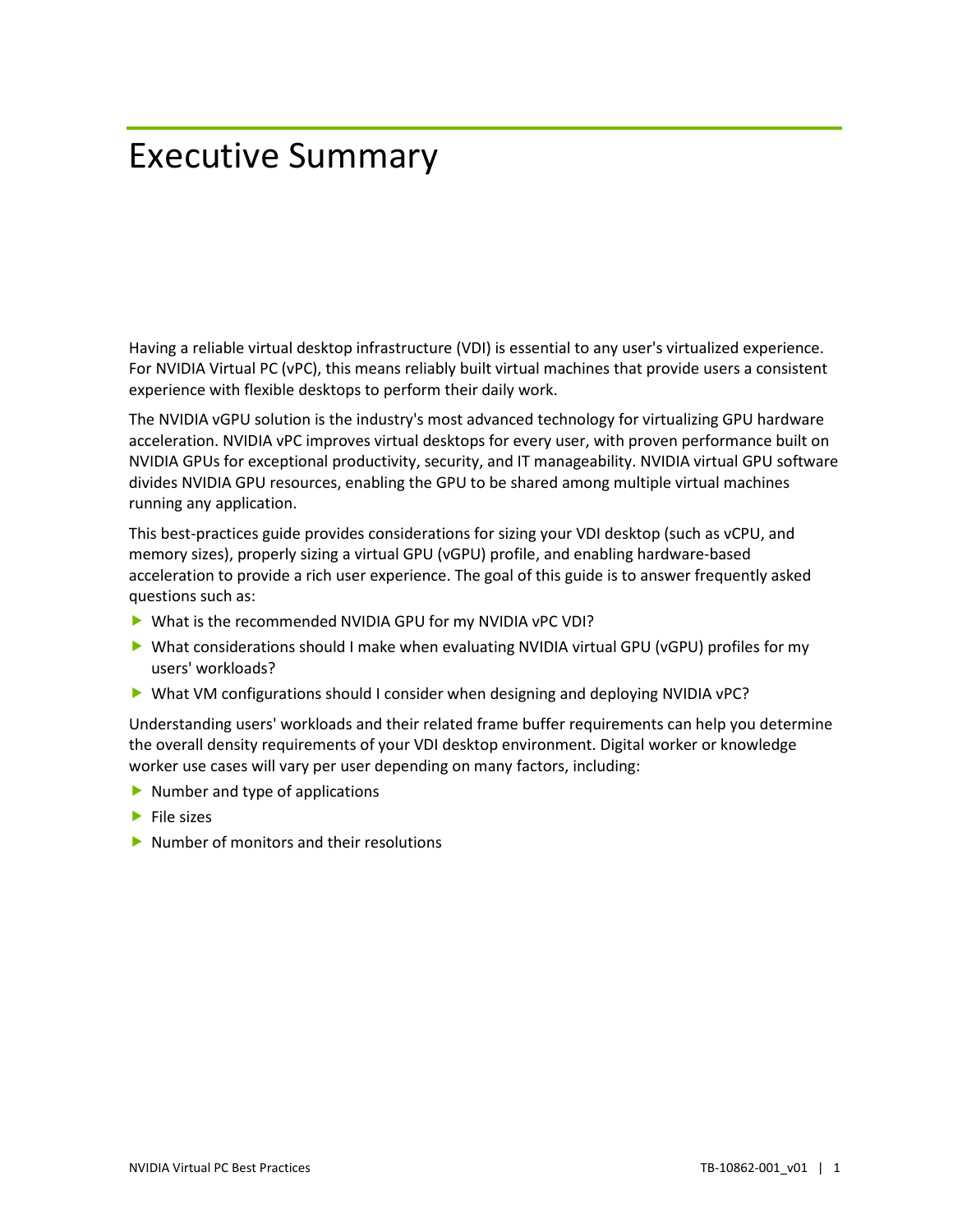# <span id="page-5-0"></span>Graphics Recommendations

To provide a rich user experience for VDI desktop users, select a GPU that is purpose built for highdensity, graphics-rich VDI and a vGPU profile that is optimized for VDI desktop users' workloads. Also ensure that the GPU's error-correcting code (ECC) memory setting is compatible with NVIDIA vPC and that the amount of frame buffer in your selected vGPU profiles is sufficient for the number and resolutions of the monitors that you plan to use with each vGPU.

#### <span id="page-5-1"></span>Recommended GPU: NVIDIA A16

Density-optimized GPUs are typically recommended for knowledge worker VDI desktops to run office productivity applications, streaming video, and Windows 10. They are designed to maximize the number of VDI users supported on a server.

The NVIDIA A16 GPU is purpose-built for high-density, graphics-rich VDI. Leveraging the NVIDIA Ampere architecture, the NVIDIA A16 provides double the user density of the previous generation of NVIDA GPUs while ensuring the best possible user experience.

Note: Although NVIDIA vPC is supported on other [data center GPUs,](https://images.nvidia.com/content/pdf/grid/data-sheet/nvidia-virtualization-gpu-linecard.pdf) it is essential to consider the cost per card and total return on investment (ROI) when selecting a GPU for use with NVIDIA vPC. For additional information, refer to the chapter about NVIDIA GPUs recommended for virtualization in the [Virtual GPU](https://www.nvidia.com/content/dam/en-zz/Solutions/design-visualization/solutions/resources/documents1/Tech-Brief-Virtual-GPU-Positioning.pdf)  [Positioning Guide.](https://www.nvidia.com/content/dam/en-zz/Solutions/design-visualization/solutions/resources/documents1/Tech-Brief-Virtual-GPU-Positioning.pdf)

The following features of the [NVIDIA A16](https://www.nvidia.com/en-us/data-center/products/a16-gpu/) GPU offer an exceptional VDI user experience:

- ▶ 64 GB of memory (on four GPUs, each with 16GB of memory)
	- A16-1B (1 GB of frame buffer)
	- A16-2B (2 GB of frame buffer)
- Superior quality video through support [for the latest codecs:](https://developer.nvidia.com/nvidia-video-codec-sdk)
	- H.265 encoding and decoding
	- VP9
	- AVI
- $\blacktriangleright$  Higher resolution monitors for streaming video & multi-media
	- Four encoders  $(7<sup>th</sup>$  generation)  [NVENC](https://developer.nvidia.com/nvidia-video-codec-sdk#NVENCFeatures)
	- Eight decoders ( $5<sup>th</sup>$  generation)  [NVDEC](https://developer.nvidia.com/nvidia-video-codec-sdk#NVDECFeatures)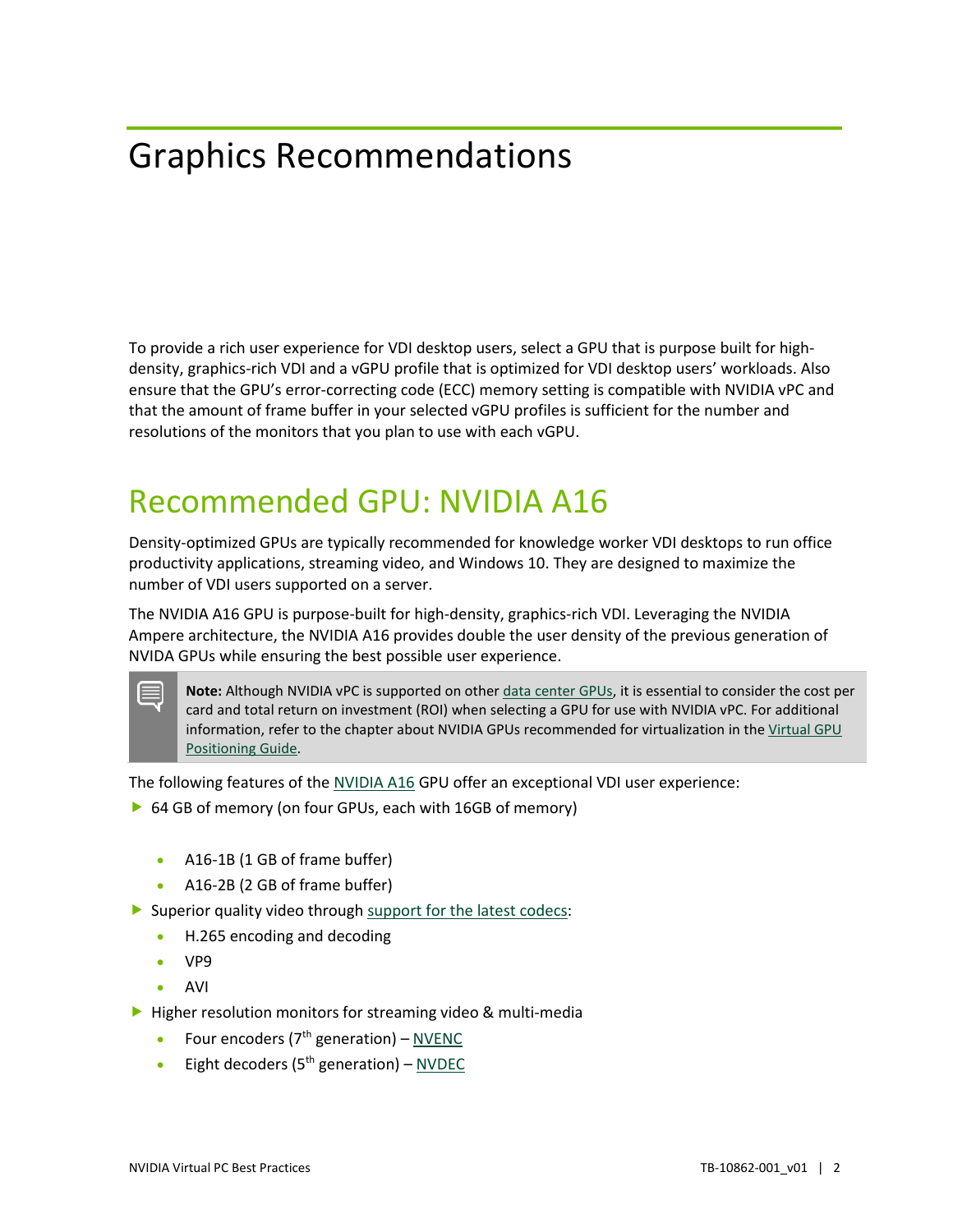To deploy NVIDIA Ampere GPUs, ensure that your environment meets the following requirements:

- ▶ [SR-IOV](https://docs.nvidia.com/grid/13.0/grid-vgpu-user-guide/index.html#features-grid-vgpu) is supported.
- $\blacktriangleright$  The following software is running in your environment:
	- NVIDIA virtual GPU software version 13 or higher
	- VMware vSphere ESXi 7.0 Update 2 (7.0.2) or higher

Support for NVIDIA vGPU software requires the Enterprise Plus Edition of VMware vSphere Hypervisor (ESXi). For details, refer to [VMware vSphere Edition Comparison \(PDF\).](https://www.vmware.com/content/dam/digitalmarketing/vmware/en/pdf/products/vsphere/vmw-edition-comparison.pdf)

### <span id="page-6-0"></span>vGPU Profiles for NVIDIA vPC Deployments

vGPU profiles determine the amount of frame buffer that can be allocated to a vGPU. Understanding user workloads and their related frame buffer requirements can help you choose the most suitable vGPU profile, which determines overall density of your environment.

The following table describes the vGPU profiles for NVIDIA vPC and the types of users and applications.

|                           | <b>1B Profile</b>                                                                                                                                                                                                       | <b>2B Profile</b>                                                                                                                                                                                                                                                                                                                                                                                                |
|---------------------------|-------------------------------------------------------------------------------------------------------------------------------------------------------------------------------------------------------------------------|------------------------------------------------------------------------------------------------------------------------------------------------------------------------------------------------------------------------------------------------------------------------------------------------------------------------------------------------------------------------------------------------------------------|
| Workload Type             | Knowledge Workers                                                                                                                                                                                                       | <b>Power Workers</b>                                                                                                                                                                                                                                                                                                                                                                                             |
| Definition                | Runs a variety of applications,<br>web browsing, using email,<br>creating complex documents,<br>presentations, and<br>spreadsheets. Highly mobile,<br>including road warriors.                                          | Users with specific requirements such as<br>multiple, high-resolution monitors to handle<br>larger model files and higher resolution<br>media.                                                                                                                                                                                                                                                                   |
| Applications              | Video conferencing apps,<br>Windows 10, office productivity<br>apps, design apps, streaming<br>video, multi-media using the<br>latest web standards like<br>WebGL, and industry-specific<br>apps like EMR applications. | Workloads running multiple vGPU<br>accelerated applications and technologies<br>simultaneously, such as Windows 10 and<br>office 365 productivity applications,<br>streaming 4K video and other multimedia;<br>and industry-specific applications that use<br>graphics-intensive browsers that support:<br>WebGL, communications platforms, secure<br>access capabilities, and live real-time<br>streaming data. |
| Examples                  | Accountants, sales managers,<br>marketing analysts, lawyers, 2D<br>software developers                                                                                                                                  | Financial analysts, traders, medical specialists                                                                                                                                                                                                                                                                                                                                                                 |
| <b>Monitor Resolution</b> | Single HD (1920×1080)<br>Single QHD (2560×1440)                                                                                                                                                                         | Single 4K (4096×2160)<br>Single 5K (5120×2880)                                                                                                                                                                                                                                                                                                                                                                   |

#### <span id="page-6-1"></span>Table 1 NVIDIA vPC User Profiles

It is important to note that workloads will vary for each user depending on many factors, including the number of applications, the types of applications, file sizes, and the number of monitors and their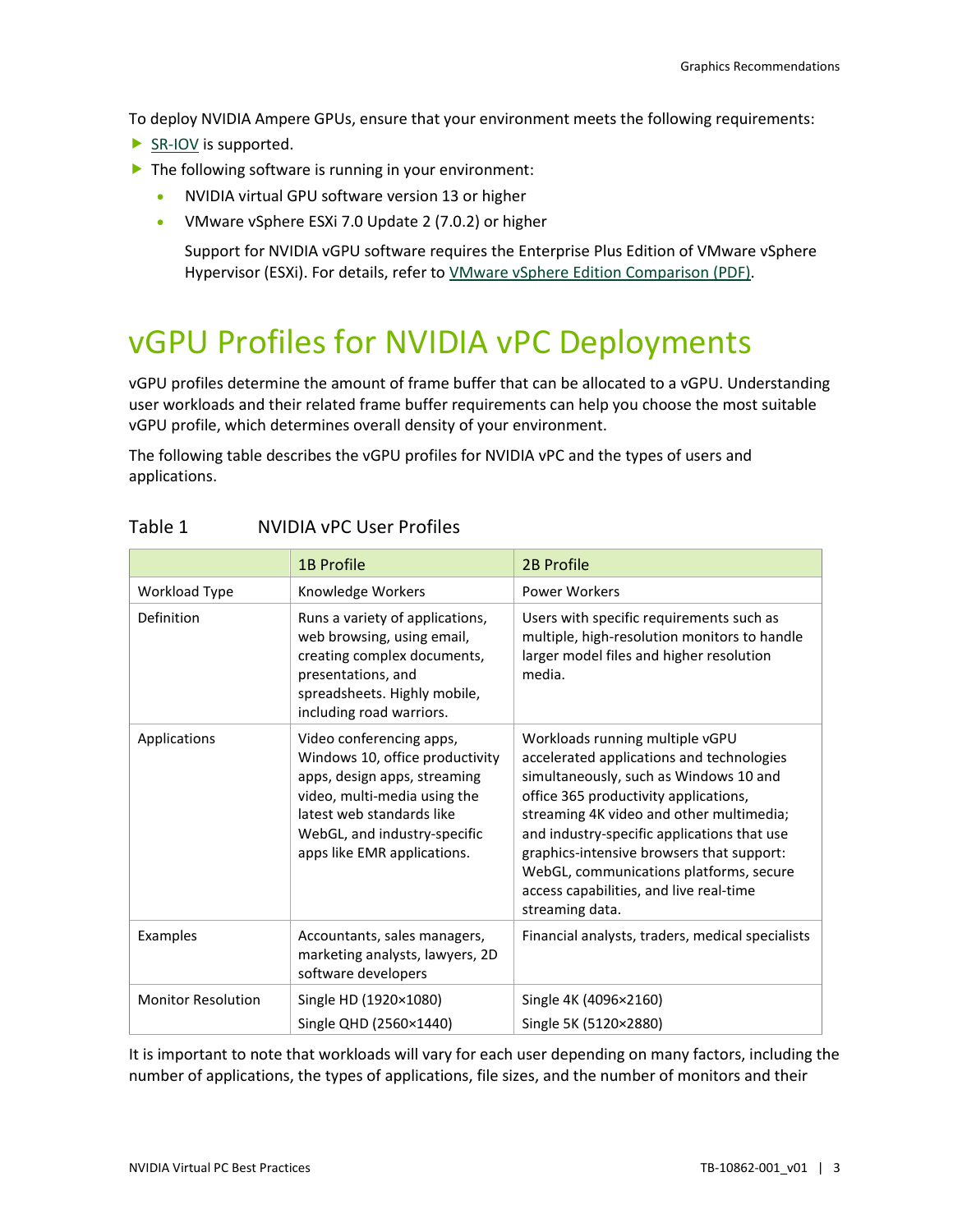resolution. Frame buffer should be continuously monitored because user behavior can change throughout a project, and individual roles change within the organization. A user that was once a light user of graphics might become a heavy user of graphics after a change of teams or assignment to a different project. Management and monitoring tools enable administrators and IT staff to ensure that their deployment is optimized for each user.

A commonly used monitoring tool that helps organizations track their needs is the [GPU Profiler.](https://github.com/JeremyMain/GPUProfiler/releases) The profiler quickly captures real-time resource utilization while workloads are being executed within the virtual machine. Refer to the [NVIDIA vPC Sizing Guide](https://www.nvidia.com/content/dam/en-zz/Solutions/design-visualization/solutions/resources/documents1/Application-Sizing-Guide-NVIDIA-GRID-Virtual-PC.pdf) for additional information.

#### <span id="page-7-0"></span>vGPU Configuration on the NVIDIA A16 GPU

Optimized for high user density with NVIDIA vPC, the NVIDIA A16 GPU card contains 4 physical GPUs, each having 16 GB of frame buffer. Each physical GPU can host one of two vPC-specific vGPU profiles that carry a predetermined amount of GPU frame buffer. The profile types can vary between different physical GPUs on the same card but must be the same on each physical GPU. The following graphic illustrates this point and highlights the following configurations:

- A valid configuration with A16-1B vGPUs on GPU 0 and 2
- A valid configuration with A16-2B vGPUs on GPU 1
- An **invalid** configuration with mixed vGPU types on GPU 3



**Note:** The maximum number of vGPUs that can be created simultaneously on a physical GPU is defined by the vGPU type and the GPU frame buffer size. Refer to the NVIDIA vGPU documentation for [maximizing density](https://docs.nvidia.com/grid/13.0/grid-vgpu-user-guide/index.html#vgpu-types-nvidia-a16) on GPUs.

#### <span id="page-7-1"></span>Recommended ECC Memory Settings

Many NVIDIA GPUs that support vGPU software support error-correcting code (ECC) memory. ECC memory improves data integrity by detecting and correcting the most common memory data corruption. However, ECC is not supported on B-series vGPU profiles. Although B-series vGPUs can be created on physical GPUs on which ECC is enabled by default, keeping ECC enabled when it is not supported will incur some costs. This incurred cost reduces the amount of usable frame buffer on the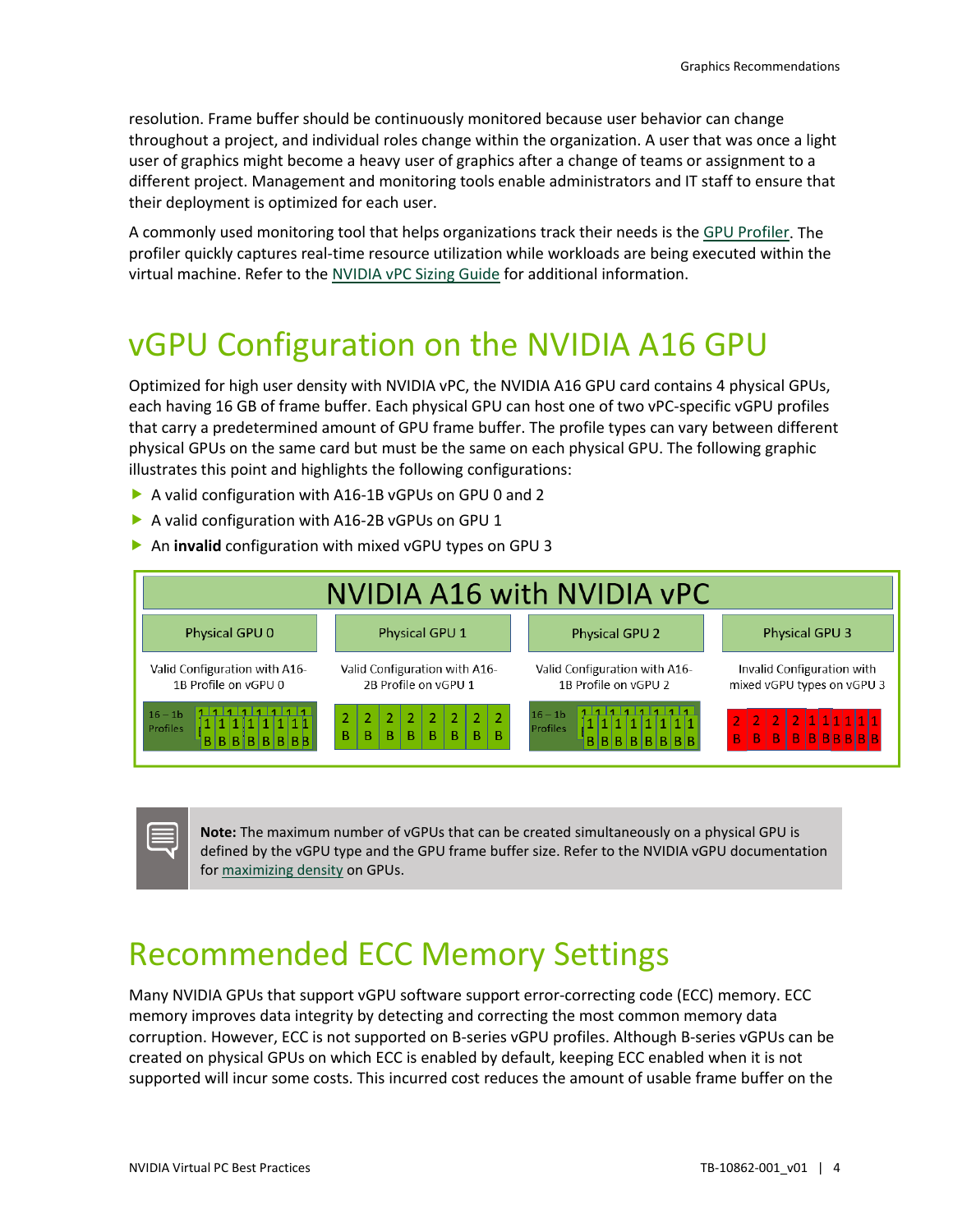GPU, and it is recommended to disable ECC. For more information on disabling ECC memory refer to the [NVIDIA Virtual GPU Software Documentation.](https://docs.nvidia.com/grid/latest/grid-vgpu-user-guide/index.html#disabling-enabling-ecc-memory)

# <span id="page-8-0"></span>Support for Multiple and High-Resolution Monitors

An increasing need for multiple and high-resolution monitors has impacted vGPU frame buffer requirements, exposing a need for hardware-accelerated encoding and decoding. Each additional monitor requires an average of 15% more frame buffer. Refer to the [NVIDIA vPC Sizing Guide](https://www.nvidia.com/content/dam/en-zz/Solutions/design-visualization/solutions/resources/documents1/Application-Sizing-Guide-NVIDIA-GRID-Virtual-PC.pdf) for additional information on the impact of multiple monitors with higher screen resolutions.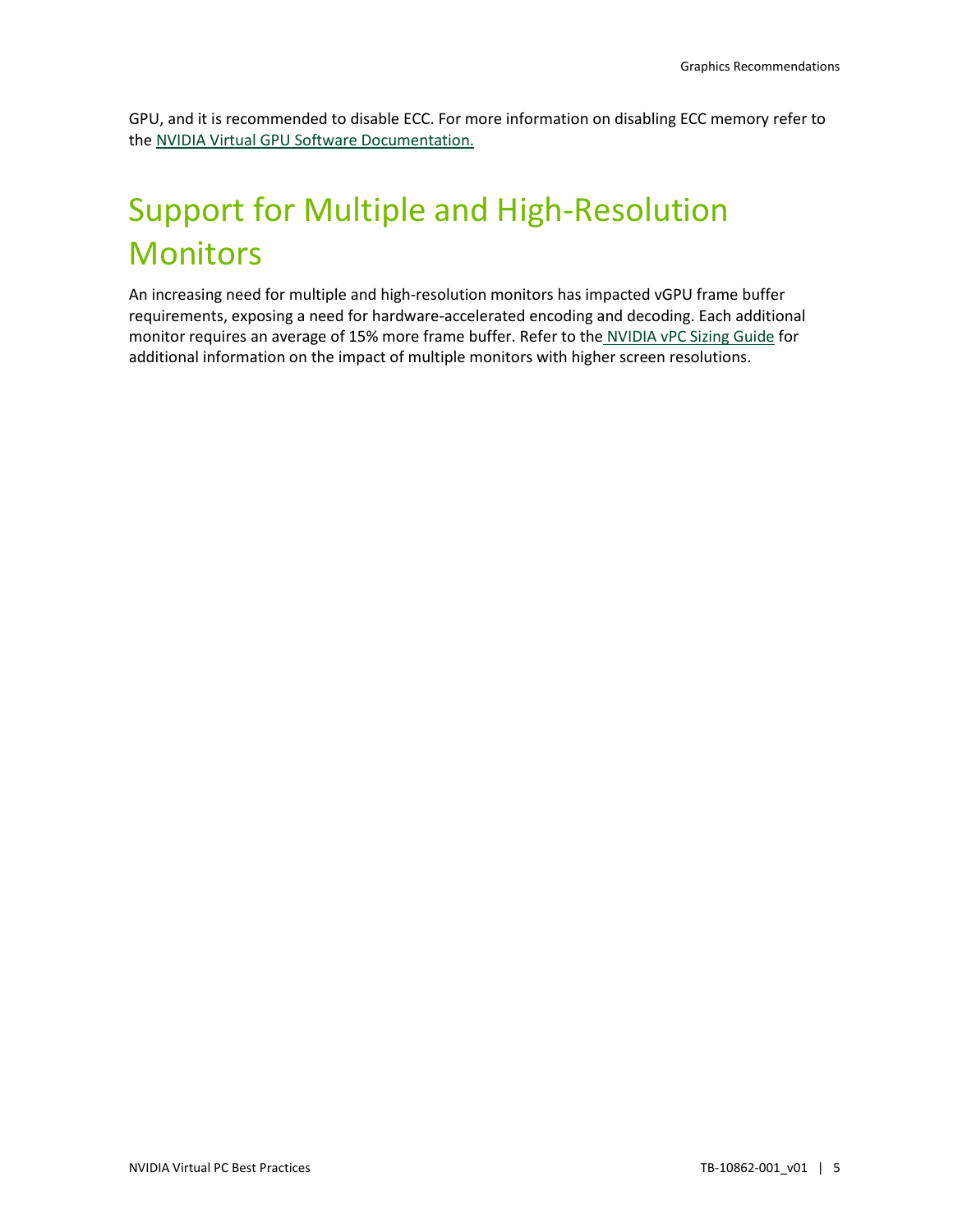# <span id="page-9-0"></span>Server, VM, and Display Protocol Recommendations

It is essential to evaluate user experience properly as you design your VDI infrastructure and consider the effects of broad-scale deployment. For more information about quantifying user experience, refer to chapter 4 of the [NVIDIA vPC Sizing Guide](https://www.nvidia.com/content/dam/en-zz/Solutions/design-visualization/solutions/resources/documents1/Application-Sizing-Guide-NVIDIA-GRID-Virtual-PC.pdf) for deployment best practices.

#### <span id="page-9-1"></span>Server Recommendations

Before deploying NVIDIA vPC, it is essential to confirm that your server is an [NVIDIA vGPU certified](https://www.nvidia.com/en-us/data-center/resources/vgpu-certified-servers/) [OEM server.](https://www.nvidia.com/en-us/data-center/resources/vgpu-certified-servers/) It is recommended to cross-check this list with the [VMware Compatibility Matrix](https://www.vmware.com/resources/compatibility/search.php?deviceCategory=sptg) to ensure compatibility for your deployment.

The following server specifications are recommended for hosting NVIDIA vPC:

- ▶ 3.0 GHz CPU
- High-speed RAM
- $\blacktriangleright$  Fast networking
- <span id="page-9-2"></span> $\blacktriangleright$  High-speed storage

## VM Configuration Recommendations

The following VM hardware specifications are recommended for NVIDIA vPC:

- **vCPU:** 4 vCPU
- **Memory:** 4 GB to 6 GB
- **vGPU profile:** 1B or 2B
- **Network adapter:** on VMware vSphere, VMXNET3

For optimum VDI performance and ease of maintenance, follow these recommendations:

- $\triangleright$  Use a flash storage array for the OS HDD with thin provisioning when possible.
- ▶ Use a separate vCenter Server instance for the VDI infrastructure.
- ▶ Use VMware Instant Clone Technology when deploying large instances.
- Remove all unused virtual hardware devices, such as CD or DVD drives, SATA controllers, COM ports, and floppy disk drives.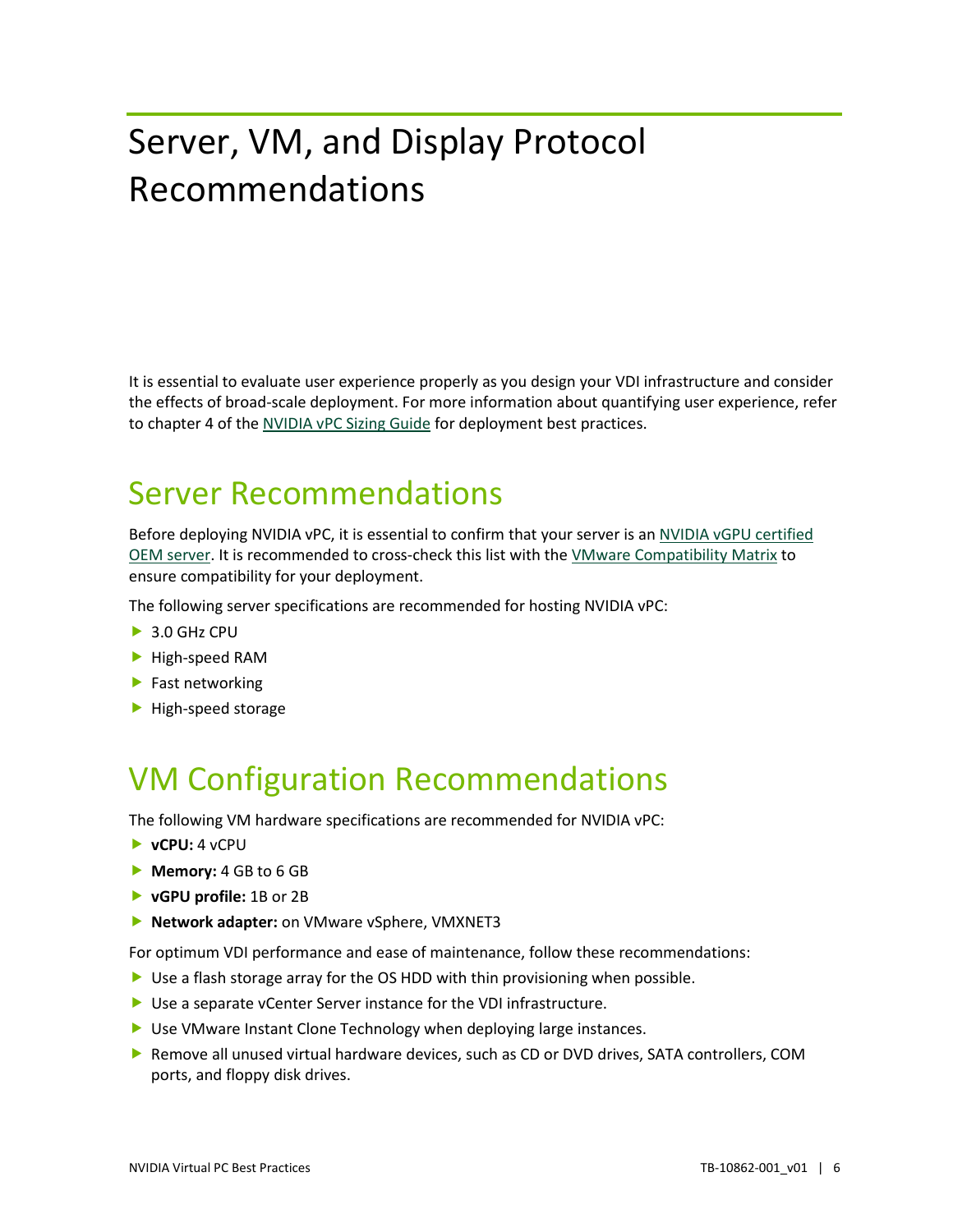▶ Use separate VLANs for the VDI environment.

Several best-practice designs for configuring a secure and robust network for VDI environments are available in th[e Horizon Architecture Planning](https://docs.vmware.com/en/VMware-Horizon/2106/horizon-architecture-planning/GUID-5CC0B95F-7B92-4C60-A2F2-B932FB425F0C.html) guide.

#### <span id="page-10-0"></span>Golden Image Recommendations

Creating a single VM that serves as the golden image or base template VM for your VDI desktops provides consistency in your deployment.

Follow these recommendations when creating your golden image VM:

- Install the following components:
	- Hypervisor management tools, such as VMware Tools
	- A Windows operating system that is compatible with VMware Horizon

To ensure that your chosen Window OS is supported by vGPU software, refer to the [Supported Products](https://docs.nvidia.com/grid/latest/product-support-matrix/index.html) page in the NVIDIA Virtual GPU Software Documentation.

- Standard Microsoft runtimes, features, and software applications
- Microsoft updates
- Generalize Windows with the [Sysprep](https://docs.microsoft.com/en-us/windows-hardware/manufacture/desktop/sysprep--generalize--a-windows-installation) or other tools.
- Configure Windows for optimum graphics performance as explained in ["Windows 10](#page-12-0) Settings for [Optimum Graphics Performance,](#page-12-0)" on page 9.
- (Optional) Install the NVIDIA vGPU graphics driver for Windows.

**Note:** NVIDIA vGPU drivers are backwards compatible. Cross-check compatibility in th[e NVIDIA Virtual](https://docs.nvidia.com/grid/)  [GPU Software Release Documentation](https://docs.nvidia.com/grid/) for more information.

 $\blacktriangleright$  Create a template of the image.

Some enterprises have the flexibility to deploy Windows 10 optimization tools for their VDI environments Golden Image VM. Here are two commonly used optimization tools:

- ▶ VMware VDI environments  [VMware OS Optimization Tool](https://flings.vmware.com/vmware-os-optimization-tool)
- ▶ Citrix VDI environments – [Citrix Optimizer](https://support.citrix.com/article/CTX224676)

**Note:** Ensure that you review and test any tool before use in a production environment.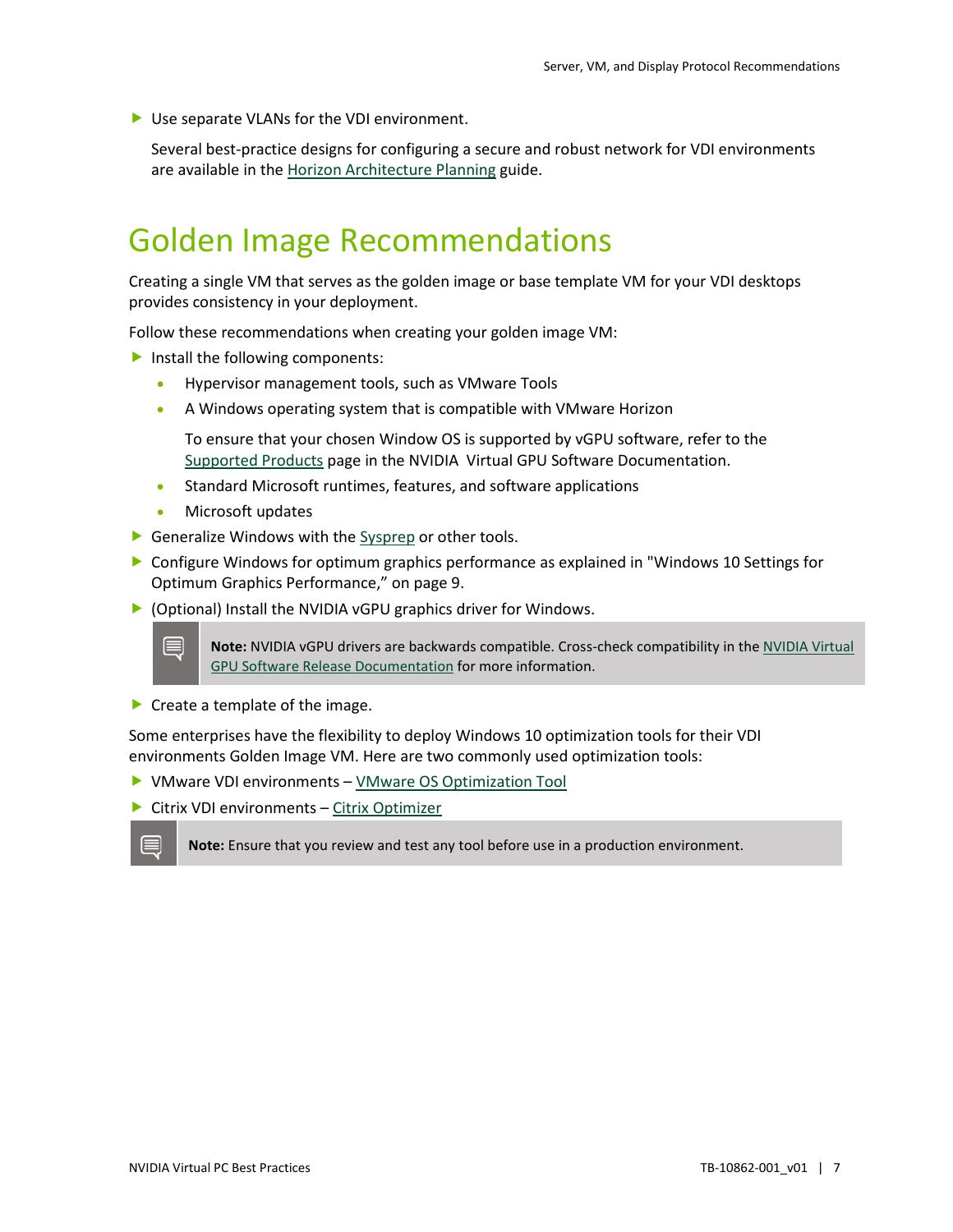### <span id="page-11-0"></span>Display Protocol Recommendations

NVIDIA GPUs contain a hardware-based encoder and decoder, which provide acceleration for several popular codecs. Complete encoding (which can be computationally complex) is offloaded from the CPU to the GPU by using NVENC. Hardware-based decoders (referred to as NVDEC) provide faster real-time decoding for video playback applications. When NVIDIA hardware-based encoders and decoders are used, the graphics engine and the CPU are free for other operations, and there is no impact on graphics performance or quality, resulting in performance that is faster than real-time video processing. For more information, refer to [NVIDIA video codec](https://developer.nvidia.com/nvidia-video-codec-sdk) documentation.

The following display protocols leverage NVIDIA's NVENC and NVDEC hardware-based accelerators for VDI deployments:

- ▶ For Horizon VDI deployments, NVIDIA vPC best practice is to use the VMware Blast 3D Protocol [\(H.264/H.265\).](https://www.vmware.com/products/horizon/vgpu-blast-performance.html) The VMware Blast 3D display protocol supports virtual shared pass-through graphics acceleration technology or vGPU software. This technology allows the VM to pass all graphics commands directly to the NVIDIA GPU, bypassing the hypervisor. The VDI desktop takes full advantage of the NVIDIA vGPU features, accelerating application responsiveness, enhancing the user experience, and delivering consistent performance for your NVIDIA vPC VDI desktops.
- **For Citrix deployments, refer to th[e Remoting Protocols For GPU-Accelerated, VDI environments](https://www.nvidia.com/content/dam/en-zz/Solutions/design-visualization/solutions/resources/documents1/NVIDIA-vgpu-choosing-the-right-remoting-protocol-whitepaper.pdf)** whitepaper, which provides an overview of different VDI policy settings and their impact on the user experience. This white paper illustrates how the recommended setting YUV444 is the optimal remoting protocol for image quality and leveraging bandwidth consumption when using an NVIDIA vPC vGPU in your Citrix VDI environment.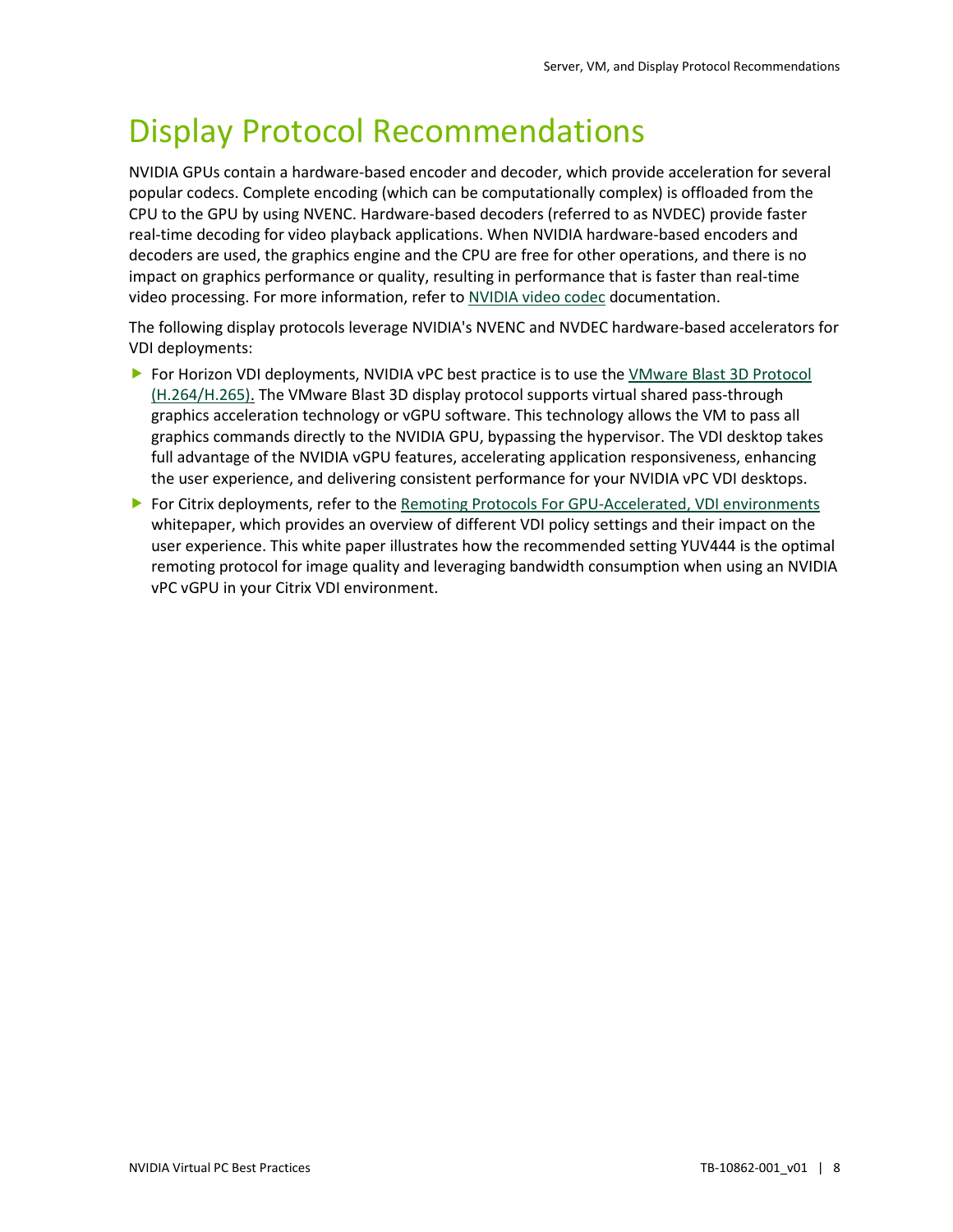# <span id="page-12-0"></span>Windows 10 Settings for Optimum Graphics Performance

With NVIDIA vPC, Windows 10 delivers a great user experience by leveraging NVIDIA vGPU hardware acceleration. Hardware acceleration (or offloading) allows the GPU to do what it does best, graphics processing. Moving rendering processes from the CPU to the GPU results in a richer user experience, with better graphics performance than emulated software acceleration. When vGPU resources are assigned to a VM, Windows 10 is considered fully accelerated.

### <span id="page-12-1"></span>Hardware Accelerated GPU Scheduling

Windows has enhanced the GPU scheduling for hardware acceleration within the Windows Display Driver Model (WDDM). The May 2020 update for Windows 10 introduced a new GPU scheduler as a user opt-in, but it is off by default. This new scheduler reduces the overhead of GPU scheduling. For NVIDIA vPC, it is recommended to enable the **Hardware-Accelerated GPU Scheduling** feature, which allows the NVIDIA vGPU to manage its video memory instead of the operating system. Refer to [Hardware Accelerated GPU Scheduling](https://devblogs.microsoft.com/directx/hardware-accelerated-gpu-scheduling/) on the Microsoft DirectX Developer Blog for additional information on advanced graphic settings and Windows 10 hardware acceleration configuration.

## <span id="page-12-2"></span>GPU Preferences for Software Applications

User workloads are the most important factor in determining which vGPU profile will deliver optimal performance. A typical Windows 10 active workload includes the Microsoft Office 365 suite of applications. Most of these applications have hardware acceleration turned on by default (through application settings), but additional OS configuration settings can further optimize these applications to improve the user experience and graphics performance.

In Windows 10, you can customize the graphics performance preferences of any application. You can force graphic-intensive applications to use the dedicated NVIDIA vGPU, improving the applications' performance. To change the graphics processor preference for an application, go to the graphics settings in the System display section and set the **Graphics Performance Preference** to high performance for a quality user experience.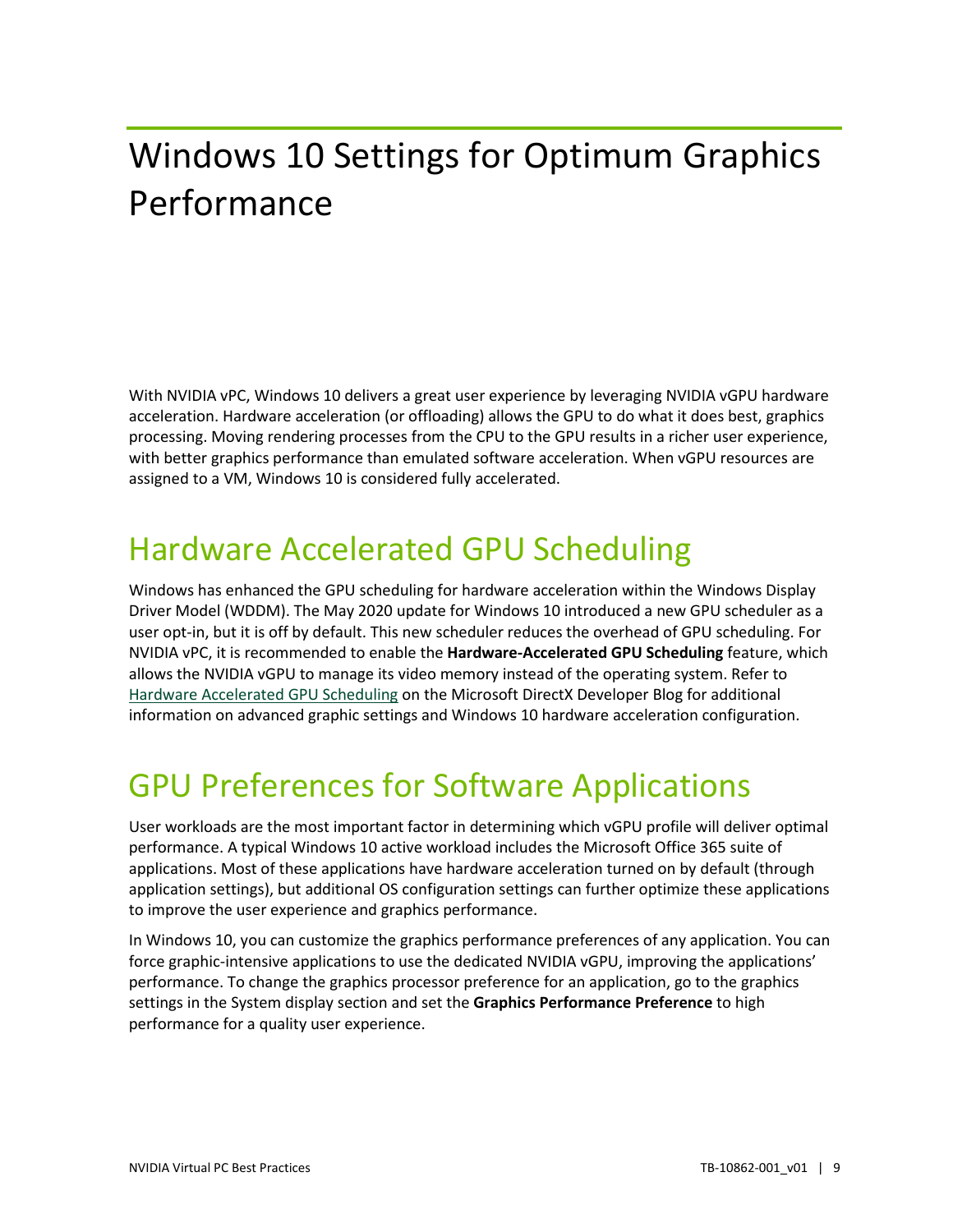| <b>GPU Preference</b> | <b>Description</b>                                           |
|-----------------------|--------------------------------------------------------------|
| System default        | Allow Windows to decide the best GPU for your application.   |
| Power saving          | Run the application on the most power-saving GPU available.  |
| High performance      | Run the application on the highest-performing GPU available. |

#### <span id="page-13-0"></span>Table 2 Windows 10 GPU Preferences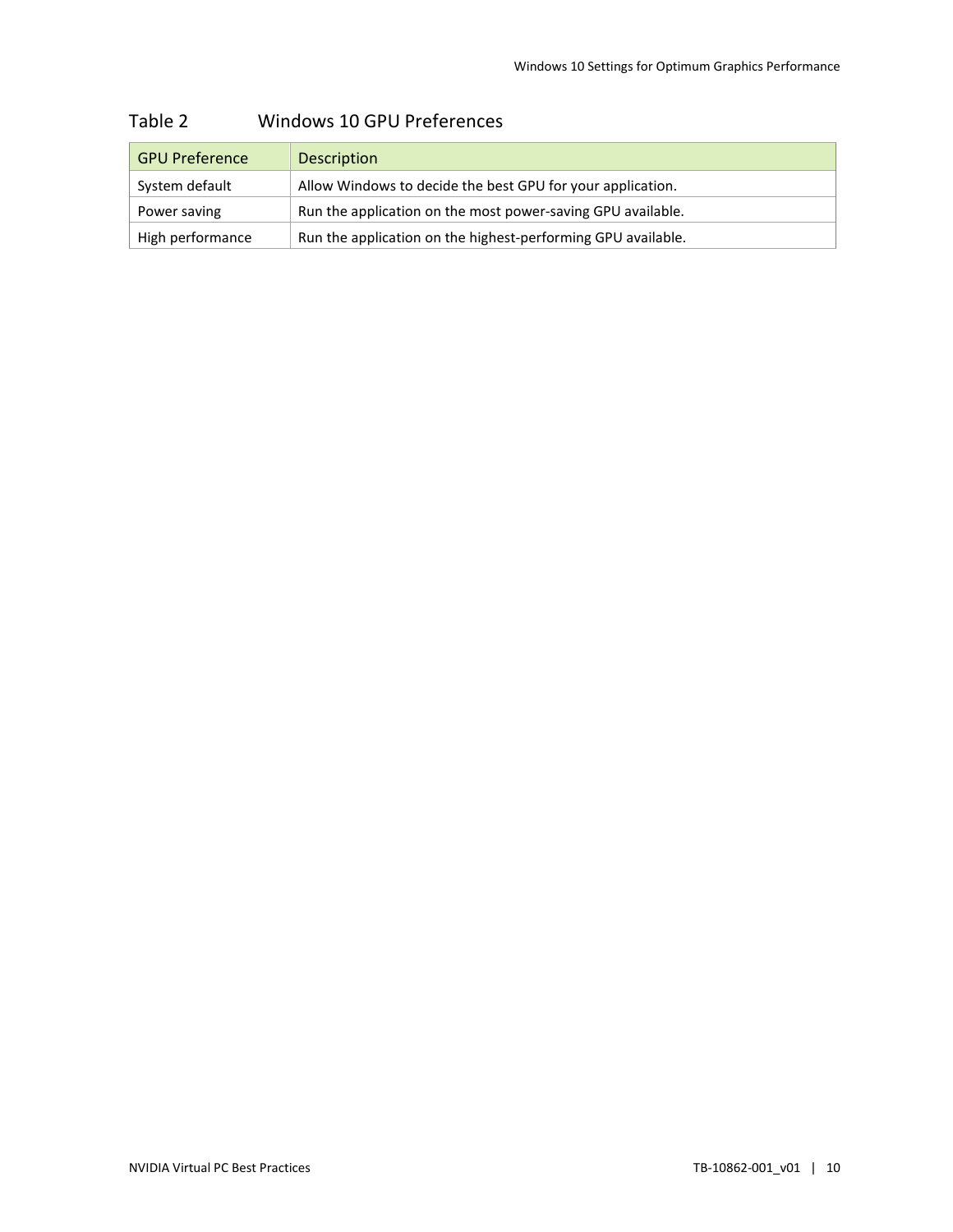## <span id="page-14-0"></span>Monitoring

Typical VDI deployments have two goals: achieving the best possible user experience and maximizing user density on the hypervisor host server. Problems can arise as density is scaled up because it can negatively impact user experience after a certain point.

It is recommended to regularly monitor hypervisor host server and VM metrics to ensure optimal performance and resource utilization of your VDI environment. These measurements can be used to assess the trade-offs between your end-user experience and resource utilization. Capturing performance metrics and logging the metrics for later analysis can show trends and patterns over time, which helps optimize your vPC VDI configuration to meet your end users' performance requirements and helps determine scalability.

NVIDIA vPC provides extensive monitoring features to better understand the usage of the various engines of the NVIDIA GPU. The utilization of the compute engine, the frame buffer, the encoder, and the decoder can all be monitored and logged on the hypervisor host server and the VM. It is important to continually monitor resource usage to ensure system health, stability, and scalability, as your deployment needs may change over time.

When monitoring resource usage by the hypervisor host server and guest VMs, pay close attention to the following metrics:

 **GPU engine usage on the hypervisor host server.** To ensure adequate server resources and prevent the server from doing more than it has capacity for, GPU engine usage rates should not exceed 90%.

These metrics are essential for understanding the number of vPC VM's that can be hosted on the server. If metrics are high, conduct additional testing by analyzing vGPU and vCPU metrics on individual VM's and reduce the number of VM's per server.



**Note:** In general, 80% CPU usage is a reasonable ceiling on the Host Server, and 90% usage should be a warning that the CPUs are approaching an overloaded condition.

**Frame buffer usage in VMs.** Frame buffer usage should not exceed 90% for a short time nor average over 70% on the 1 GB (1B) profile. If high frame buffer usage is observed, the vPC virtual machine should be assigned a 2 GB (2B) profile.

Refer to the [NVIDIA vPC Sizing Guide](https://www.nvidia.com/content/dam/en-zz/Solutions/design-visualization/solutions/resources/documents1/Application-Sizing-Guide-NVIDIA-GRID-Virtual-PC.pdf) for additional information about and tools for monitoring hypervisor host server and VM resource usage.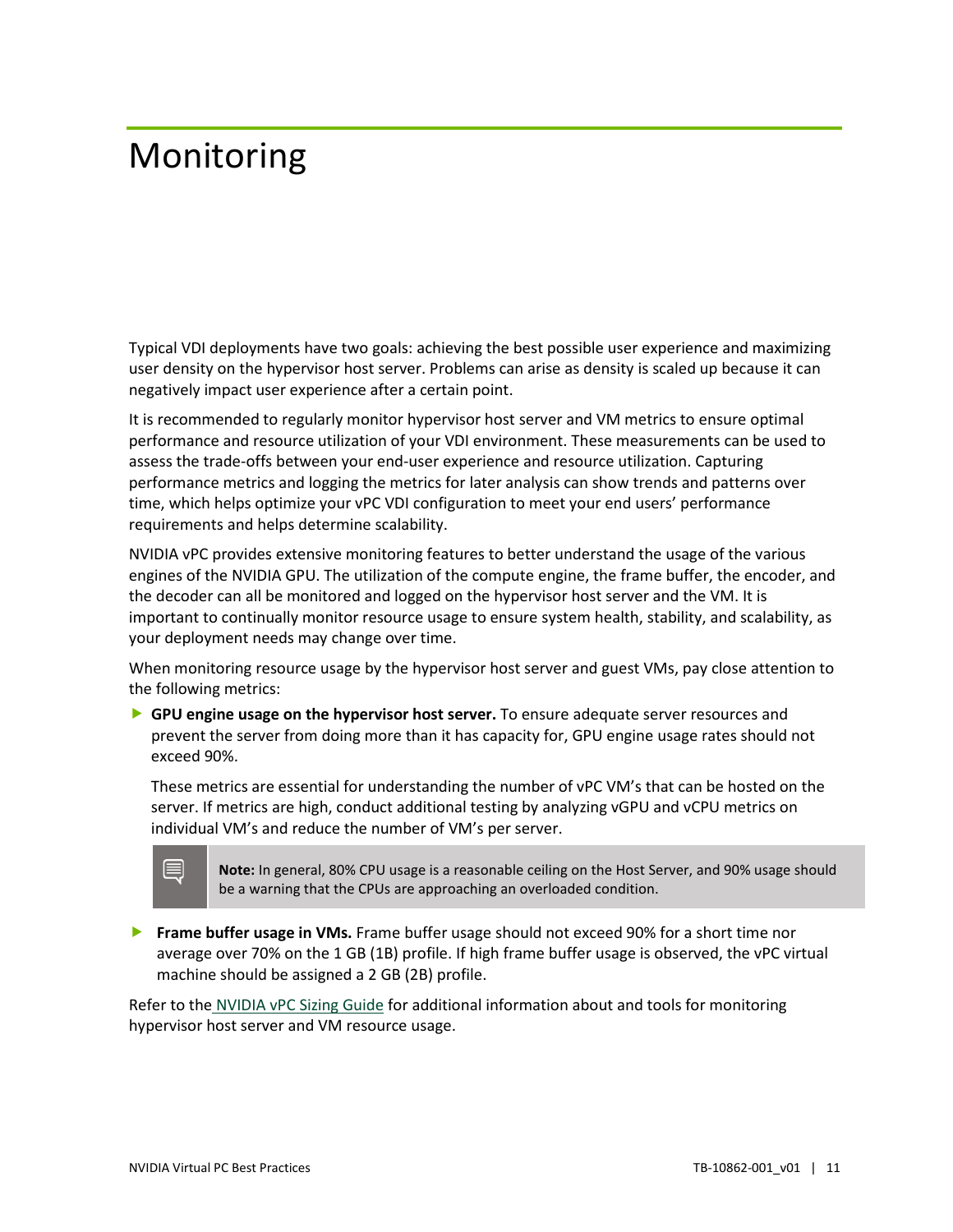## <span id="page-15-0"></span>Conclusion

The NVIDIA vGPU solution is the industry's most advanced technology for virtualizing GPU hardware acceleration. This best-practices guide provides considerations for optimally configuring your NVIDIA vPC deployment and choosing the correct virtual GPU profile.

Density-optimized GPUs are typically recommended for knowledge worker VDI desktops to run office productivity applications, streaming video, and Windows 10. They are designed to maximize the number of VDI users supported in a server. The NVIDIA A16 GPU is density optimized for vPC and can increase user density compared to the previous generation.

Windows 10 features, such as hardware acceleration, allow the GPU to do what it does best, namely, graphics processing. Customizing the graphics performance preferences of applications within the Windows 10 operating system can further enhance the user experience.

Workloads may vary for each user and depend on many factors, including the number of applications, the types of applications, file sizes, number of monitors, and their resolution. It is recommended that hypervisor host server and VM metrics be continuously monitored over a product lifecycle to ensure optimal user experience and performance while meeting organizational needs.